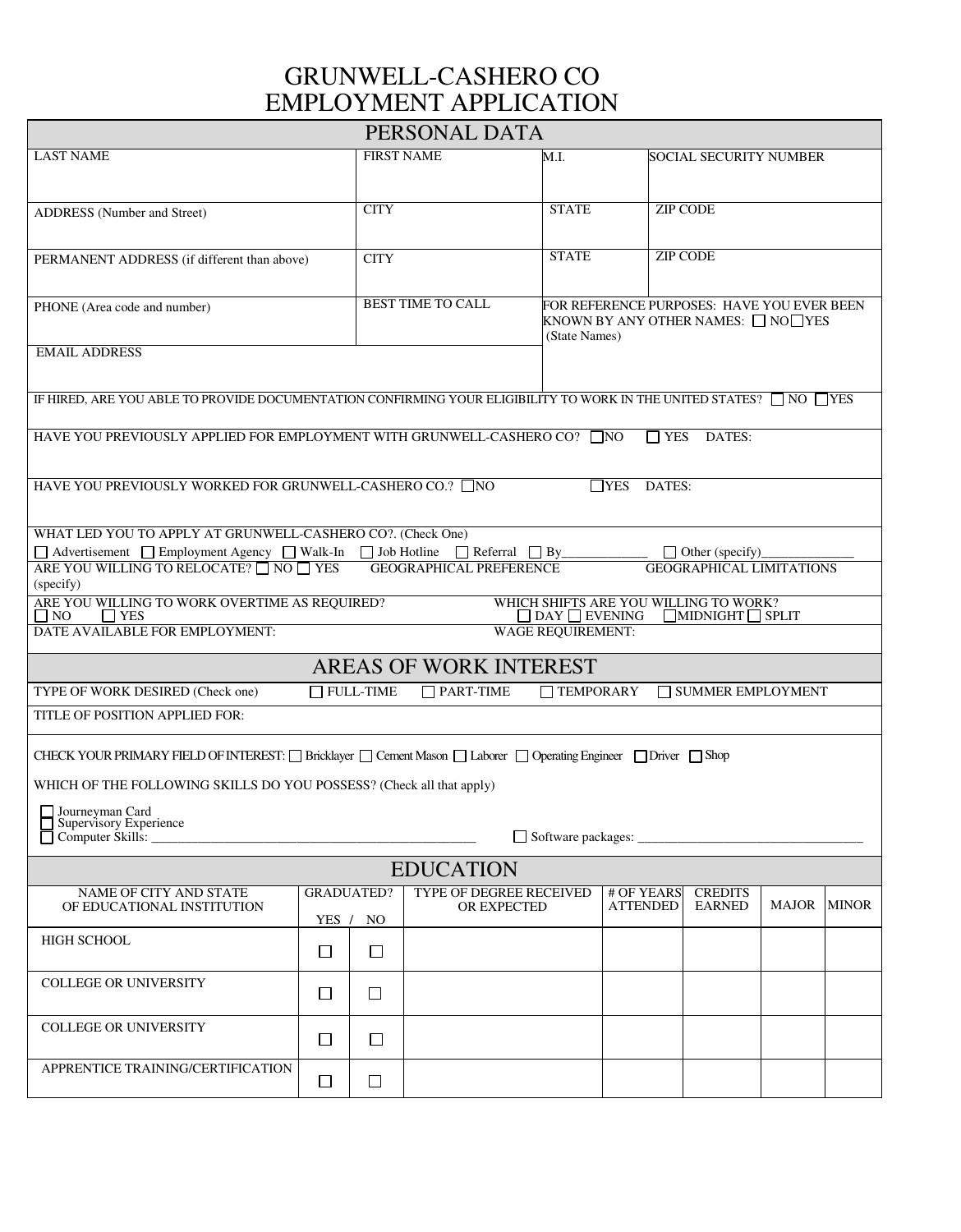| <b>EMPLOYMENT DATA</b>                                                                                                                                                                                              |                                                                  |  |  |  |  |  |
|---------------------------------------------------------------------------------------------------------------------------------------------------------------------------------------------------------------------|------------------------------------------------------------------|--|--|--|--|--|
| START WITH PRESENT OR MOST RECENT EMPLOYER. YOU MAY INCLUDE MILITARY SERVICE, SUMMER POSITIONS, AND<br>VOLUNTEER WORK EXPERIENCE. (Please attach a separate page as needed to fully cover your employment history.) |                                                                  |  |  |  |  |  |
| MAY WE CONTACT YOUR PRESENT EMPLOYER? Prior to offer? THES TWO If no, after an offer has been extended we will contact your<br>present employer to verify information and/or seek additional information.           |                                                                  |  |  |  |  |  |
| EMPLOYER (present of most recent):                                                                                                                                                                                  | <b>DATES EMPLOYED</b><br><b>FROM MONTH/YEAR</b><br>TO MONTH/YEAR |  |  |  |  |  |
| <b>ADDRESS:</b>                                                                                                                                                                                                     | <b>TELEPHONE NUMBER</b>                                          |  |  |  |  |  |
| POSITION:                                                                                                                                                                                                           | $\Box$ PART-TIME $\Box$ FULL-TIME                                |  |  |  |  |  |
| <b>DUTIES:</b>                                                                                                                                                                                                      | <b>STARTING RATE/HR</b>                                          |  |  |  |  |  |
| SUPERVISOR'S NAME AND TITLE:                                                                                                                                                                                        | <b>ENDING RATE/HR</b>                                            |  |  |  |  |  |
| <b>REASON FOR LEAVING:</b>                                                                                                                                                                                          |                                                                  |  |  |  |  |  |
| <b>EMPLOYER:</b>                                                                                                                                                                                                    | <b>DATES EMPLOYED</b><br><b>FROM MONTH/YEAR</b><br>TO MONTH/YEAR |  |  |  |  |  |
| <b>ADDRESS:</b>                                                                                                                                                                                                     | TELEPHONE NUMBER                                                 |  |  |  |  |  |
| POSITION:                                                                                                                                                                                                           | $\Box$ PART-TIME $\Box$ FULL-TIME                                |  |  |  |  |  |
| <b>DUTIES:</b>                                                                                                                                                                                                      | <b>STARTING RATE/HR</b>                                          |  |  |  |  |  |
| SUPERVISOR'S NAME AND TITLE:                                                                                                                                                                                        | <b>ENDING RATE/HR</b>                                            |  |  |  |  |  |
| <b>REASON FOR LEAVING:</b>                                                                                                                                                                                          |                                                                  |  |  |  |  |  |
| <b>EMPLOYER:</b>                                                                                                                                                                                                    |                                                                  |  |  |  |  |  |
| <b>ADDRESS:</b>                                                                                                                                                                                                     | <b>TELEPHONE NUMBER</b>                                          |  |  |  |  |  |
| POSITION:                                                                                                                                                                                                           | $\Box$ PART-TIME $\Box$ FULL-TIME                                |  |  |  |  |  |
| <b>DUTIES:</b>                                                                                                                                                                                                      | <b>STARTING RATE/HR</b>                                          |  |  |  |  |  |
| SUPERVISOR'S NAME AND TITLE:                                                                                                                                                                                        | <b>ENDING RATE/HR</b>                                            |  |  |  |  |  |
| <b>REASON FOR LEAVING:</b>                                                                                                                                                                                          |                                                                  |  |  |  |  |  |
| HAVE YOU EVER BEEN DISCHARGED OR REQUESTED TO RESIGN FROM A POSITION? $\Box$ NO $\Box$ YES EXPLAIN:                                                                                                                 |                                                                  |  |  |  |  |  |